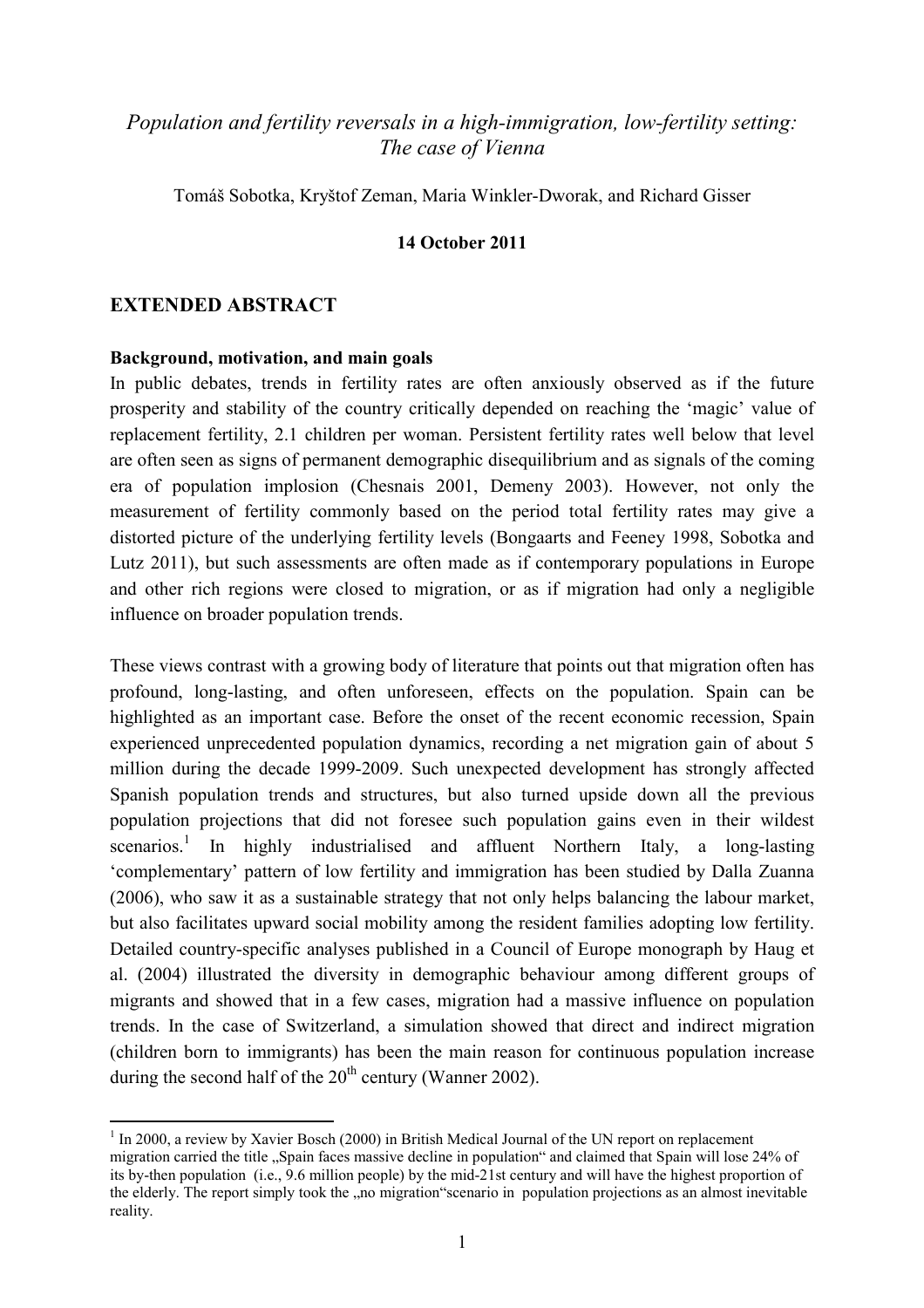Taking a broad view on migration, Coleman (2006: 402) highlighted its transformative effects for rich societies and argued that the processes of "low fertility combined with high immigration are significant because they are changing the composition of national populations and thereby the culture, physical appearance, social experiences, and self-perceived identity of the inhabitants." Using more formal approaches, researchers have recognised a need to construct new indicators of population replacement that take migration into account and thus go beyond the traditional approach working with a closed population model. Although these indicators still remain outside of the mainstream tools of demographic analysis, a number of new period (Calot and Sardon 2001, Preston and Wang 2007, Ediev et al. 2007), cohort (Daguet 2007, Sobotka 2008, Wilson et al. 2010), and generational (Ortega and del Rey 2008, del Rey Poveda 2010) indicators of population or birth replacement have been proposed.

Especially large cities—characterised by well-developed infrastructure, transport links, varied job opportunities, education institutions, and cultural diversity—often serve as magnets of immigration, both from abroad and from other parts of the country. Thus, they also constitute an ideal environment for studying the effect of intensive migration on population trends and structures. This is also the case for the city of Vienna with a population of 1.7 million. The example of Vienna is particularly interesting as it has experienced a number of important reversals in its population trends, which are likely to be at least partly driven by migration. Intensive migration is not a new phenomenon for Vienna: as a capital of the Austro-Hungarian empire prior to 1918 and a third largest city in Europe at that time (with a population surpassing 2 million at the 1910 census), Vienna attracted migrants from diverse corners of the empire (Ehmer et al. KMI Working Paper 2004, Fassman 1994). More recently, Vienna has had all the usual features of an attractive migration destination, including large universities, a strong tourism sector, but also retaining some industrial base having a reputation of one of the best cities globally to live in<sup>2</sup>.

 International migration to Vienna often took form of distinct waves, such as the early- to mid-1990s migration wave from the formal Yugoslavia, following its break-up and the ensuing chaos, including armed conflict in several successor states. As of 2010, foreign-born population surpassed half a million and accounted for over 30% of total population in the city, with largest groups coming from the former Yugoslavia (especially from Serbia, Kosovo, and Bosnia-Herzegovina), Turkey, Germany, and Poland (Statistisches Jahrbuch 2010: 63). In addition, a sizeable share of Viennese population was born in other provinces of Austria. Differently from international migration, where substantial net gains are regularly registered, internal migration has been relatively equally balanced in recent period, with Vienna recording a net internal migration balance between  $-4$  thousand (2001) and  $+2$  thousand (2009).

 $\overline{a}$ 

<sup>&</sup>lt;sup>2</sup> The Economist's global survey of the most liveable cities ranked Vienna as a second after Melbourne in 2011; another survey by Merced of the quality of life ranked Vienna first in 2010 (Wikipedia, [http://en.wikipedia.org/wiki/World%27s\\_most\\_livable\\_cities](http://en.wikipedia.org/wiki/World%27s_most_livable_cities), accessed 14 October 2011).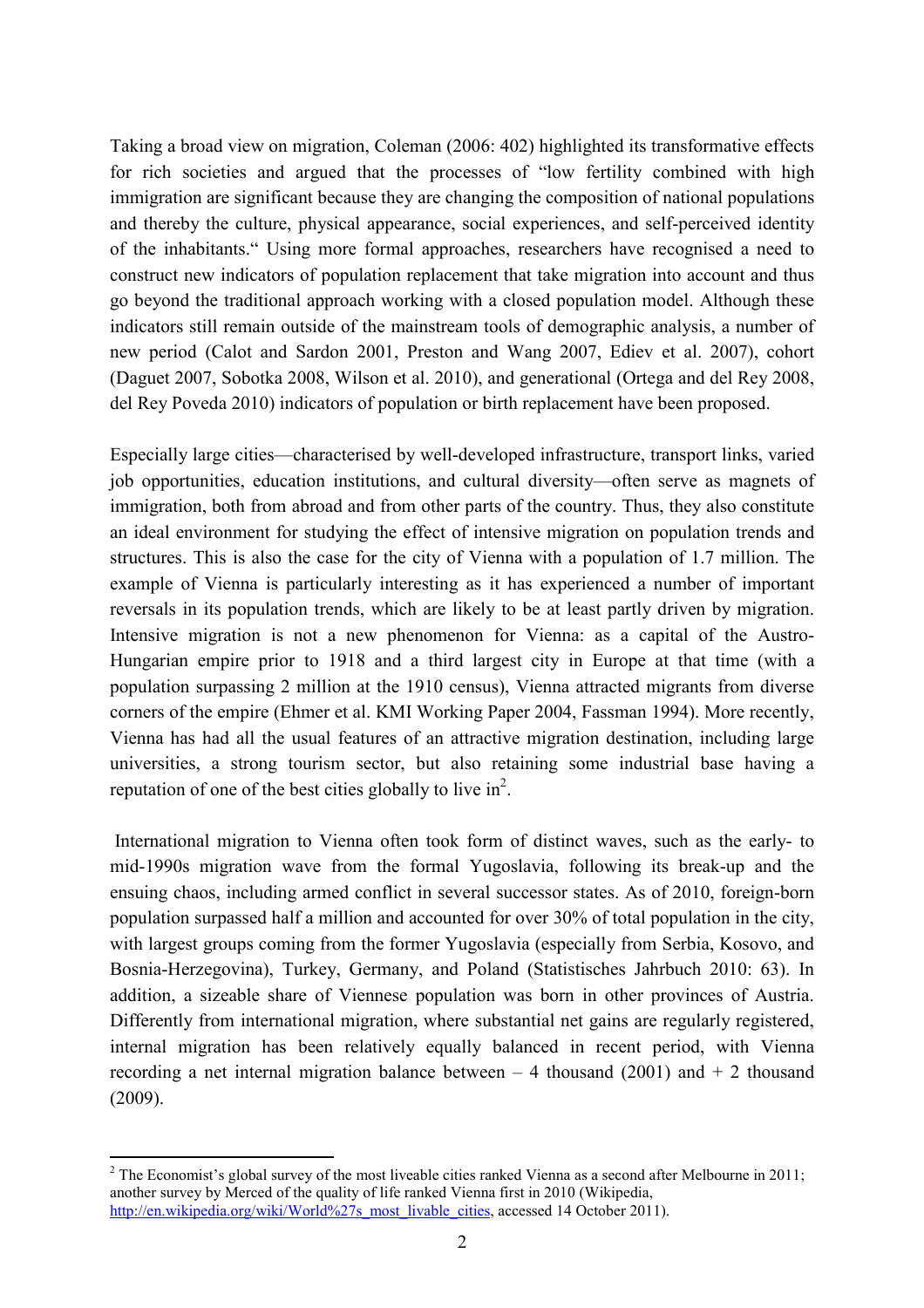Our study builds partly on our Working paper mapping fertility trends and differentials in Vienna (Zeman et al. 2011), as well as on some earlier studies, most prominently by Lutz et al. (2003) and Lutz and Hanika (1988), who studied a curious 'rejuvenation' in the population of Vienna in the 1970s-1990s, as expressed by a decline in the share of elderly population. In this article, we first outline a number of interesting reversals in population trends in the city since the late 1960s. We focus on two distinct types of phenomena: 1) reversals and upturns in selected population trends, specifically, in population size, fertility rates, number of births, age structure as well as natural population increase and 2) crossovers in population trends between Vienna and Austria as a whole. Then we summarise major trends in international and internal migration and their impact on population structure of the Viennese population by age and sex. Subsequently we present results of our simulation exercise, showing hypothetical trends in population trends and age structure under the condition of closed population after 1950. This exercise generally confirms our hypothesis that the observed reversals in selected population trends have been largely driven by migration. The next section concludes.

#### **Data and methods, including the simulation model and its assumptions**

*To be drafted* 

#### **Research questions**

In light of the substantial migration gains achieved in Vienna over long periods of time, we expect that migration has played a key role in the observed population and fertility reversals during the last decades. Similarly, we also expect that migration has largely fuelled the convergence or even crossovers in some demographic trends (such as fertility rates or natural population increase) between Vienna and the whole Austria.

Based on the experience of Vienna discussed here we also offer a more general hypothesis: in many rich, high immigration regions, migration has become more important determinant of population trends than fertility in the long run. Persistent very low fertility thus does not lead to the theoretically expected population implosion, but can be combined with dynamic population developments and relatively rapid population increase.

#### **Selected results: population reversals and crossovers**

Several notable population trends can be observed for Vienna during the last 50 years. We focus on a renewed increase in total population size, the upturn in natural population increase and in the number of births, the reversal in the share of elderly, as well as a convergence in period fertility rates between Vienna and the whole Austria.

#### *Population size, births, deaths and natural population increase*

A long-lasting fall in total population size ensued around the time of the break-up of the Austro-Hungarian Empire. Suddenly, Vienna became a disproportionally large capital city in a newly independent Austria, a country that suddenly shrank from being in the hearth of an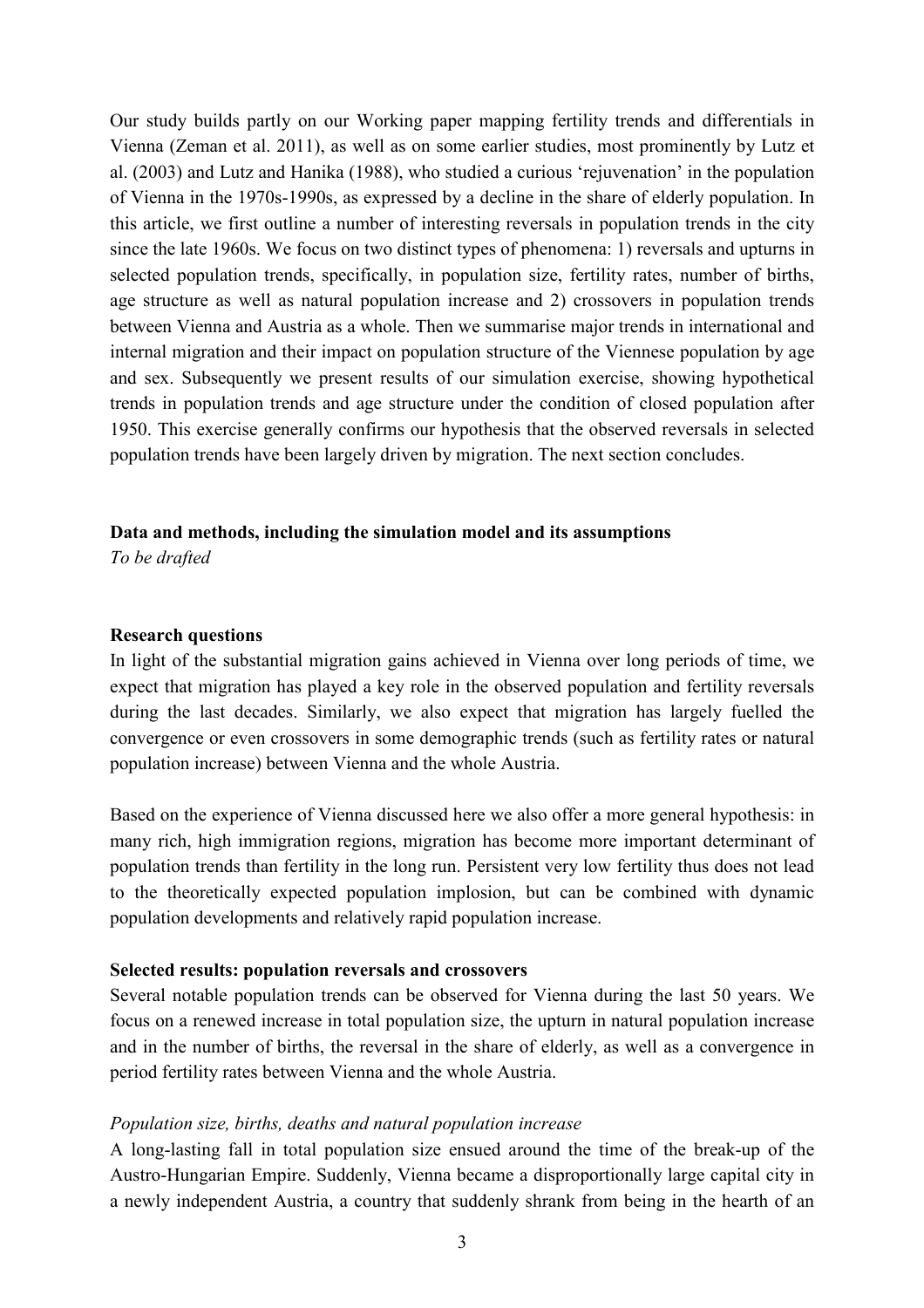empire with over 52 million people as of 1914 to just 6.5 million inhabitants in 1920 (Tacitus Historical Atlas accessed on October 14, 2011 at http://www.tacitus.nu/historicalatlas/population/centraleurope.htm). Viennese population had been shrinking for most of the subsequent period, with the exception of a broad stabilisation above 1.6 million in the 1950s and 1960s. Later, population decline resumed again, with the total population shrinking by almost 1 percent per year between the mid-1970s and mid-1980s, when it fell below 1.5 million, the lowest level recorded in the  $20<sup>th</sup>$  century (Figure A1 in the Appendix). Thereafter, renewed population increase has begun in 1988 and continues to date, with population rising by about 1 percent annually after 2000 and surpassing 1.7 million 2010.

Another notable reversal took place in natural population balance. For many decades, number of deaths had outnumbered the number of live births in Vienna by a wide margin and the contrast with the whole Austria had been pronounced (Figure 1a). This natural population decline bottomed out in the mid-1970s: in 1976, the number of registered deaths in Vienna (26.8 thousand) was twice as high as the number of live births (13.4 thousand). Starting in the late 1970s, initially high rate of natural population decline in Vienna had gradually diminished and after 2003 it turned into a positive balance between births and deaths. After 2005, the rate of natural increase in Vienna has surpassed natural increase for the whole Austria for the first time since the early  $20<sup>th</sup>$  century. This remarkable reversal, alongside with a renewed population growth, took place as a result of a combination of increasing longevity, rising immigration of the population of reproductive age, and a slight increase in fertility rates. While the first factor was largely responsible for a continuous reduction in the number of deaths in Vienna by a staggering 43% between 1971 and 2010, the latter two factors jointly helped to push the number of births upward by 37% between 1977 and 2010 (Figure 1b).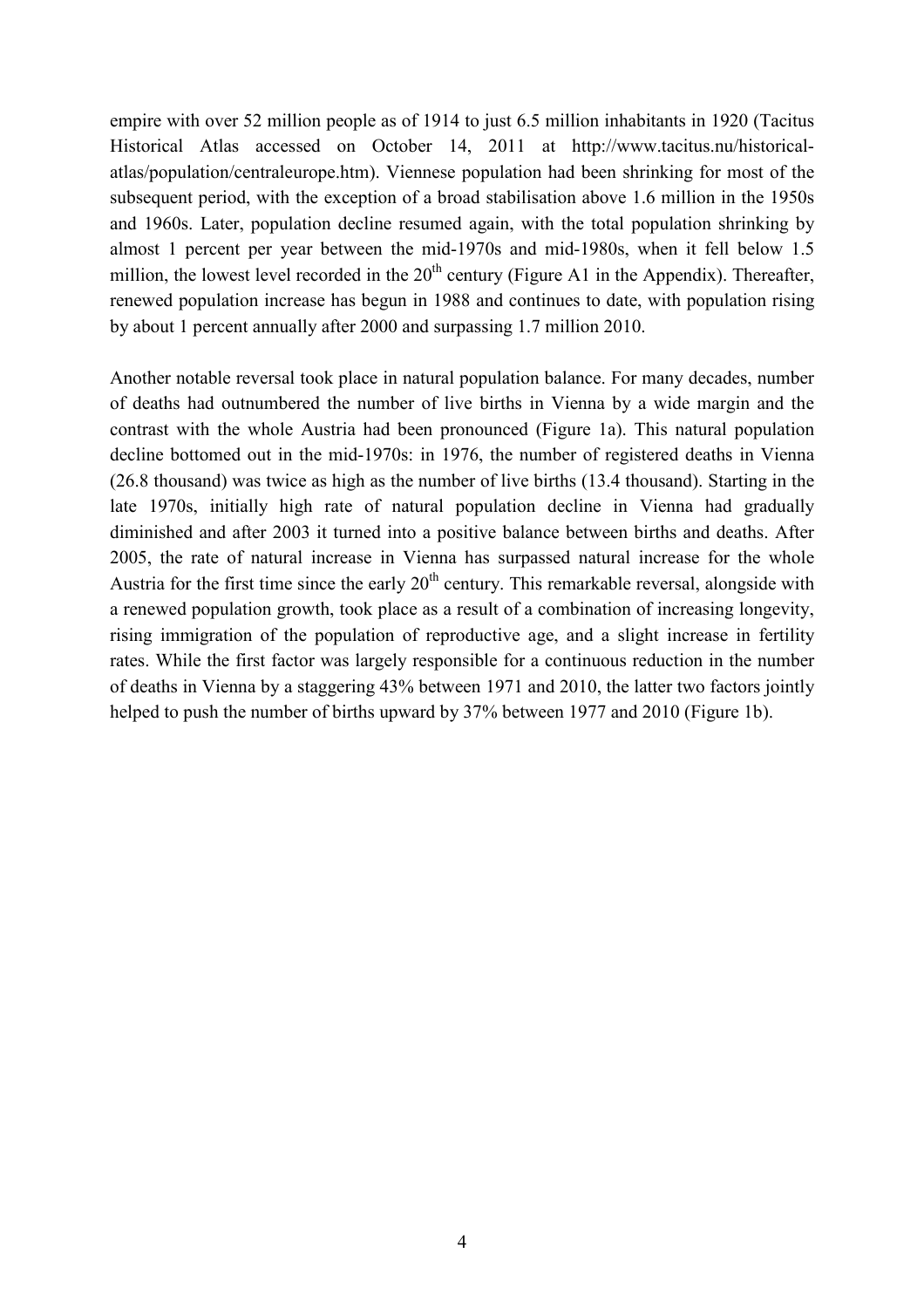**Figure 1a** Natural population increase (per thousand population) in Austria and Vienna (1960-2010)



**Figure 1b** Number of live births and deaths in Vienna, 1961-2010

## *Fertility*

The gap in the period Total Fertility Rate between Austria and Vienna was closing over time, falling from 1.0 in 1961 to 0.3 in 1980, and completely disappearing by the early 2000s. Much of this convergence can be attributed to the fall in the TFR for Austria, while a small uptick in the TFR for Vienna around 2000 also helped to close this gap (Figure 2). In Vienna, the TFR was very low in the post-war period, estimated at 1.11 in 1951 (Gisser et al. 1975) and the baby boom, peaking in 1963 did not bring it above 1.9. Subsequently, it reached another low of 1.24 already in 1977, much earlier than in the whole Austria, where the lowest TFR of 1.33, has been reached in 2001. As of 2010, the period TFR in Vienna reached 1.42, ie., about 15% above its 1977 level (Geburtenbarometer 2011).

Fertility trends in Vienna have been increasingly influenced by a growing population of immigrants who have, on average, higher fertility rates and who currently account for more than one half of all births in the city (Figure 3). Migrant women in Vienna not only had a rapidly increasing share on total births since the mid-1980s and contributed thus to a gradual increase in the absolute number of births in Vienna, but their higher fertility rates—although gradually declining—also helped to push the period fertility rates towards the levels recorded in other regions of Austria and, in the case of the period TFR, to erase the gap between Austria and Vienna (see also Figure 2). Their net impact on the period TFR in Vienna in 2002-2010 amounted to 0.3 in absolute terms (Table 1). In particular, migrant women have much higher third and higher-order birth rates. While Vienna retains lower first and second birth rates, its third and fourth parity progression rates have surpassed those for Austria since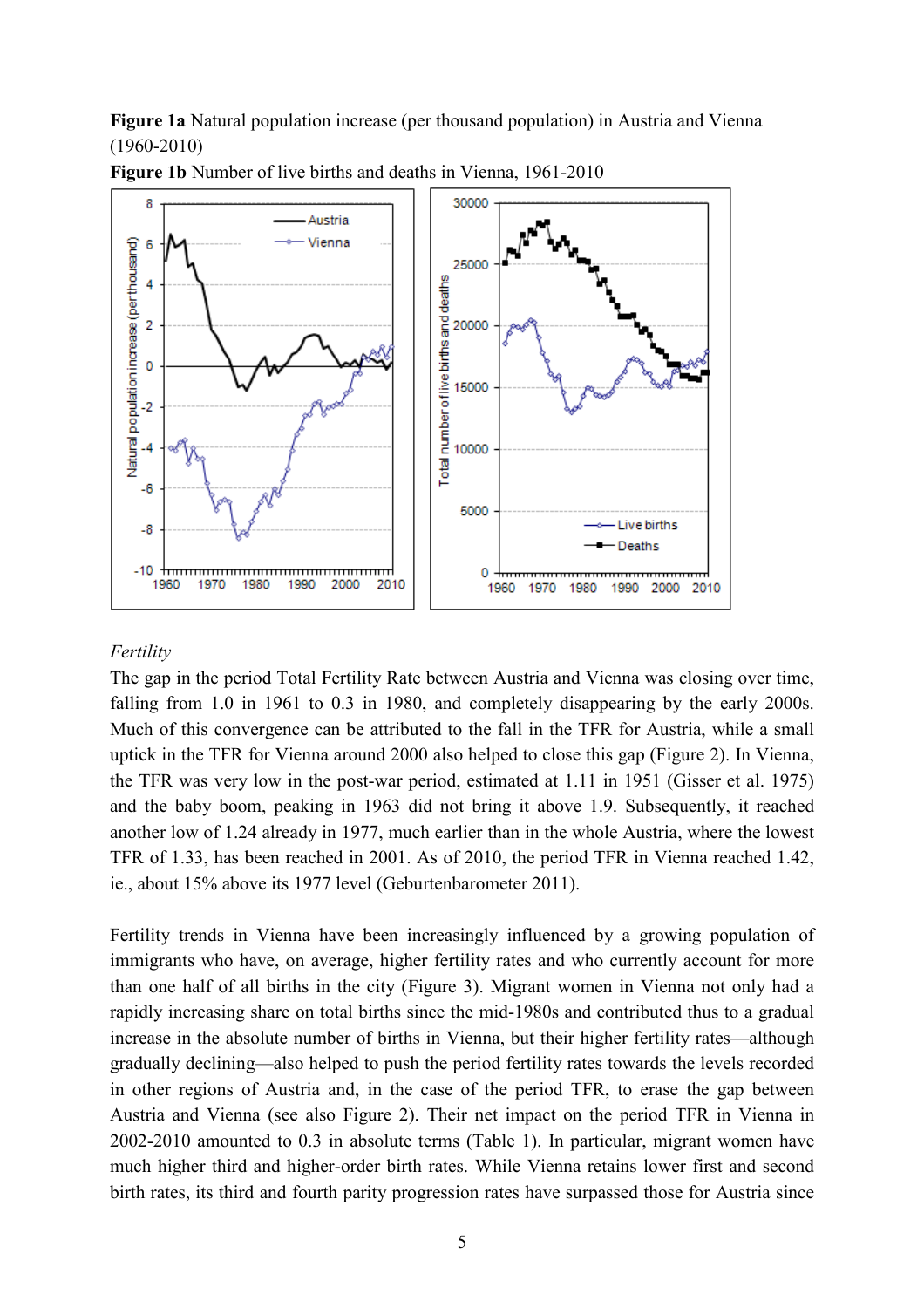the early 2000s. In addition, immigrant women in Vienna have a considerably younger childbearing schedule, contributing thus to the large variability in the age pattern of childbearing observed there.



**Figure 2:** Period *Total Fertility Rate* in Austria and Vienna (1951-2010)

**Figure 3** Percentage of births to foreign-born women in Vienna, in other provinces of Austria and in the whole Austria, 1984-2010)



**Source:** *Geburtenbarometer Vienna*, authors' computations.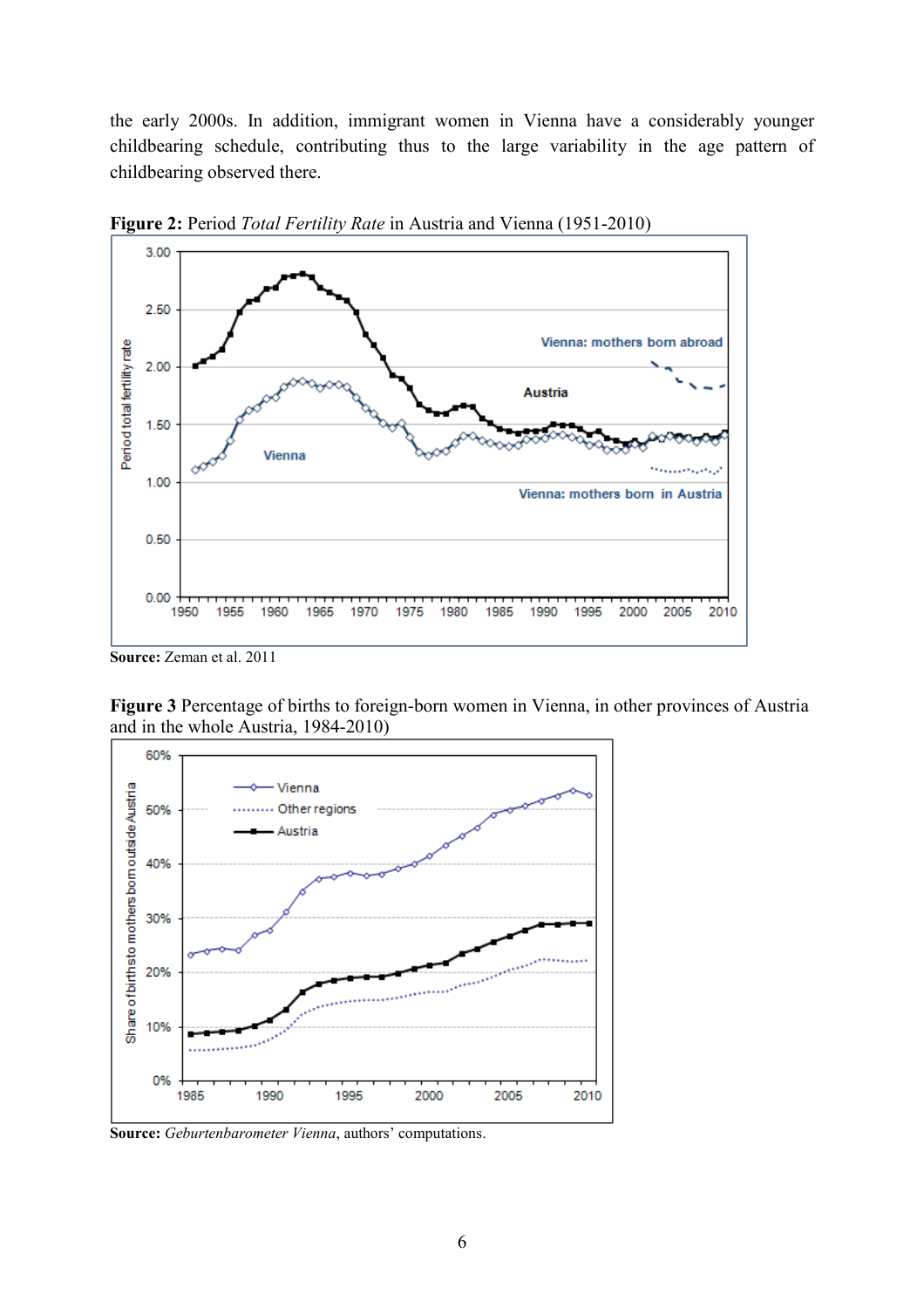| 00001104111 |           |          |      |                           |                     |
|-------------|-----------|----------|------|---------------------------|---------------------|
|             | TFR,      | TFR,     |      | Total TFR Abs. difference | Net effect of       |
|             | Austrian- | Foreign- |      | Austrian vs.              | migrants' fertility |
|             | born      | born     |      | foreign-born              | on total TFR        |
|             | women     | women    |      |                           |                     |
| Vienna      |           |          |      |                           |                     |
| 2002        | 1.12      | 2.05     | 1.41 | 0.93                      | 0.29                |
| 2005        | 1.09      | 1.87     | 1.37 | 0.78                      | 0.28                |
| 2010        | 1.16      | 1.85     | 1.41 | 0.69                      | 0.26                |

**Table 1:**  Period TFR by country of birth in Vienna and the net effect of migrants' fertility on the observed TFR

## *Share of elderly*

A curious peak in the share of elderly was reached in Vienna in 1971 (27.7%). It was remarkably high, contrasting with 'only' 20% for the whole country. However, most interesting was the subsequent trend, when the share of elderly in Vienna fell to just 21% in 2000 (Figure 4). This occurred despite continuously rising life expectancy and low fertility, which would, in a closed population, brought a vigorous population decline. The observed 'counterintuitive' trend was again largely due to migrant populations. As Lutz et al. (2003) demonstrated, this unexpected trend was unlikely to persist and the 'logic' of increasing longevity would eventually lead to renewed share of older people in the population. The recent renewed increase in the proportion elderly in Vienna proceeded only gradually, with the whole of Austria experiencing a faster rate of increase in the share of elderly and 'overtaking' Vienna

**Figure 4** Proportion of population at age 60 and above in the city of Vienna and the whole Austria, 1961-2010



# **Migration and population changes: A brief overview**

*To be drafted*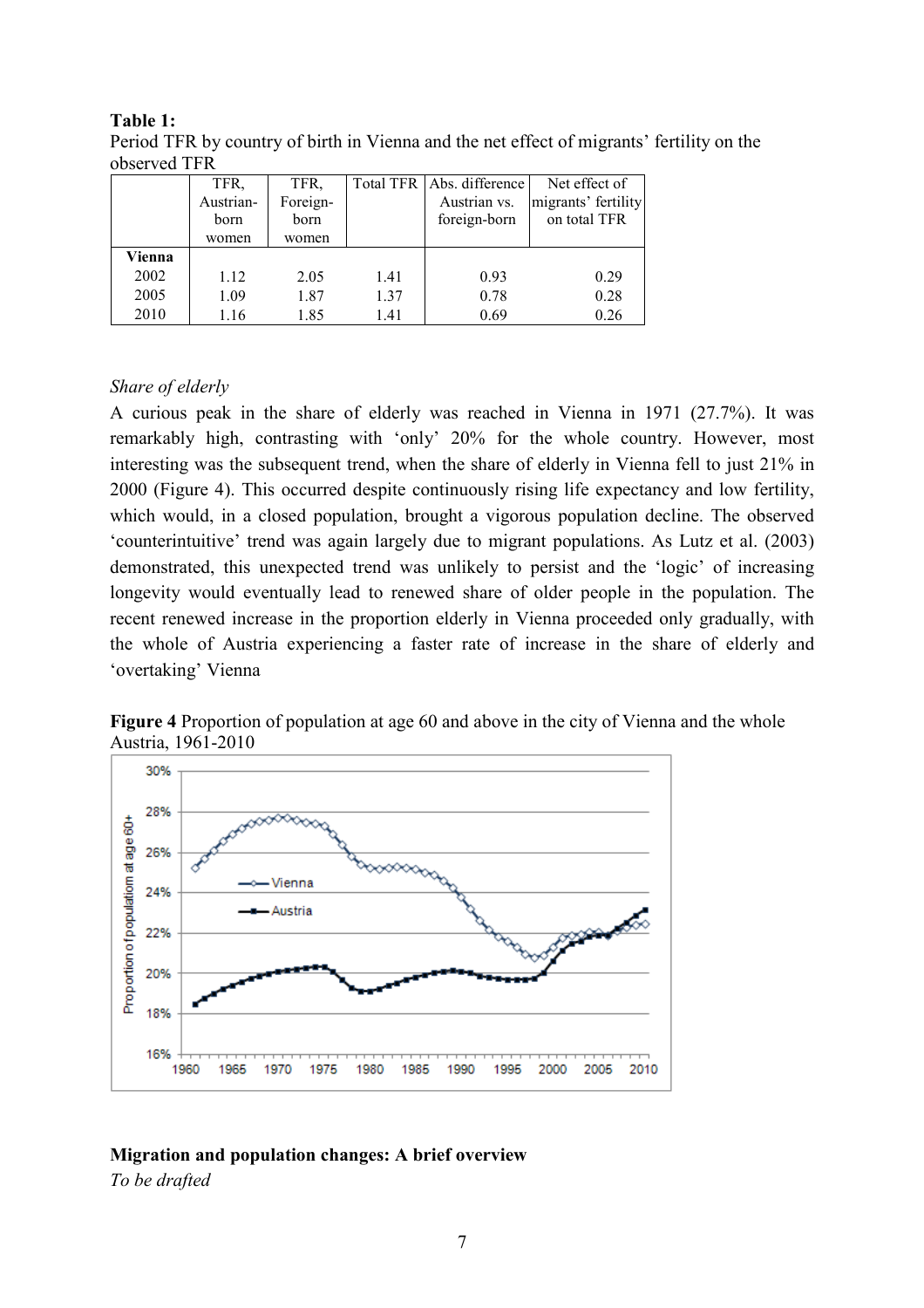## **Simulation: How do observed population trends & structures compare to a simulated closed population?**

*To be drafted* 

#### **Preliminary conclusions**

Using diverse data sources, our contribution has analysed specific population developments in the city of Vienna, which has had for many decades a population with very low fertility levels combined with dynamic population trends and rapid population growth. Our analysis clearly suggests that in rich developed-country setting, migration often exerts larger influence than fertility on population trends. Migration is a part and parcel of long-term population dynamics and it can no longer be ignored in the assessments of future population prospects. In particular, the conventional indicators which compute population replacement in a closed population may give distorting signals on the long-term implications of observed fertility rates. Without migration, Vienna would remain a region with fertility rates deep below the rest of Austria and with continuously falling numbers of births.

Migrants in Vienna, as in most other cities, are very diverse, and considering them together as one group, as often done in this study, is a gross simplification justified only by our focus on broader population trends. We have looked at demographic effects only and did not address more subjective and controversial issues on the benefits and costs of immigration, its optimal levels, the issue of migrants' integration, or the possible disruptive effects of the rapid increase in the foreign-born population. Most of the demographic effects of immigration discussed here, namely, reverting population decline, contributing indirectly to natural population increase, modestly lifting fertility rates, or slowing-down the pace of population ageing, can be generally considered 'positive.' But intensive immigration is also potentially disruptive and entails social and cultural tensions, clearly demonstrated by the rise of populist political parties embracing anti-immigrant (and particularly anti-Muslim) sentiments, including the "Freedom party" (FPO) in Austria, which secured 25.8 % of votes in the latest (2010) municipal elections in Vienna. But these tensions notwithstanding, migration is here to stay for some time and will often shape future population trends to a larger extent than (low) fertility. Ironically, rather than worrying about the negative consequences of low fertility in bringing perpetual population decline in the future, some low-fertility regions may rather worry about too rapid population increase.

In conclusion, the case of Vienna holds two important conclusions for contemporary developed countries. First, sustained population growth can be achieved through intensive migration even in settings with a long history of very low fertility. Second, fertility rates, even when reaching extreme low levels for long periods of time, may bounce back to higher levels, either through an increase in fertility among native-born women, or through a gradual replacement of low-fertility populations by more fertile groups, which may come from other regions of the same country or from abroad. These findings are likely to pertain to many other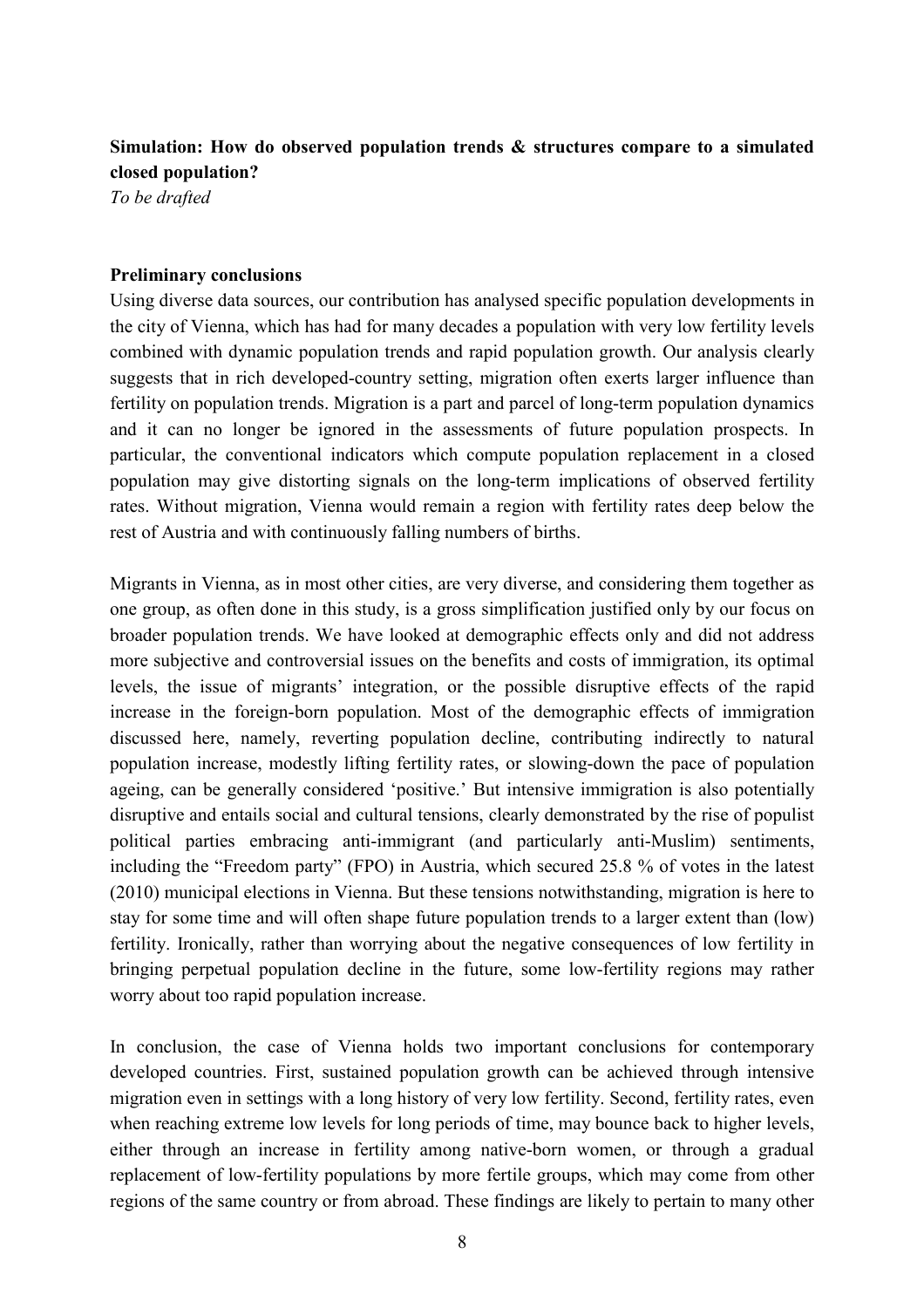regions in richer parts of Europe as well as some rapidly urbanising settings in the developing world. As migration rather than fertility becomes the main driver of population trends in many attractive regions, worries about the negative and lasting consequences of low fertility are often misplaced or exaggerated.

**References**  *To be compiled later*